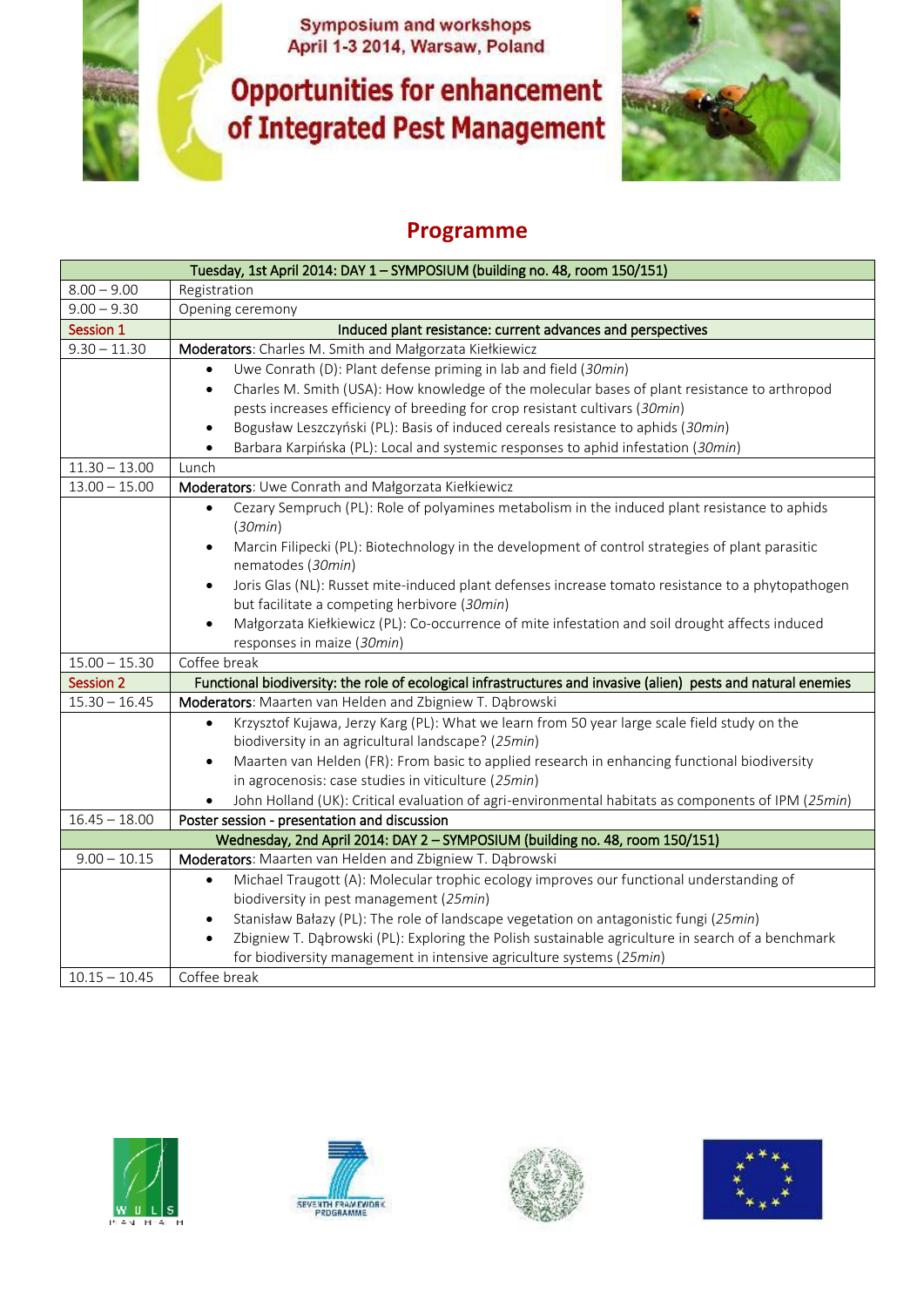**Symposium and workshops<br>April 1-3 2014, Warsaw, Poland** 

**Opportunities for enhancement** of Integrated Pest Management



## **Programme**

| <b>Session 3</b>                   | Perspectives and bottlenecks in manipulation of insect behaviour for enhancement of IPM                                                            |
|------------------------------------|----------------------------------------------------------------------------------------------------------------------------------------------------|
| $10.45 - 12.15$                    | Moderators: Nikolaos Papadopoulos and Sławomir A. Lux                                                                                              |
|                                    | James R. Carey (USA): Reconceiving policies for invasive insect pests: towards a new paradigm<br>$\bullet$                                         |
|                                    | for the $21^{st}$ century (30min)                                                                                                                  |
|                                    | Rod Blackshaw (UK): Area-wide control of wireworms: from optimism to reality (30min)<br>٠                                                          |
|                                    | Anna Malacrida (IT) (30min): IPM in the insect omics era: applications and relevance                                                               |
| $12.15 - 13.15$                    | Lunch                                                                                                                                              |
| $13.15 - 14.45$                    | Moderators: Sławomir A. Lux and Nikolaos Papadopoulos                                                                                              |
|                                    | Gosta Nachman (DK): The effects of spatial distributions and dispersal of prey and predators<br>$\bullet$                                          |
|                                    | on the outcome of biological control (30min)                                                                                                       |
|                                    | Remigiusz W. Olszak (PL): Practical successes and limitations of using biological agents<br>$\bullet$                                              |
|                                    | and semiochemicals in orchard pest control in Poland (30min)                                                                                       |
|                                    | Teun Dekker (SE): Attractive host volatiles for Bactrocera invadens (30min)                                                                        |
| $14.45 - 15.15$                    | Coffee break                                                                                                                                       |
| $15:15 - 16.45$                    | Moderators: Gosta Nachman and Sławomir A. Lux                                                                                                      |
|                                    | Heidrun Vogt (D): Implications of biological and ecological traits of the European cherry fruit fly,<br>Rhagoletis cerasi, for IPM tactics (30min) |
|                                    | Nikolaos Papadopoulos (GR): Fruit flies invasion challenges management of fruit pests in Europe<br>$\bullet$                                       |
|                                    | (30min)                                                                                                                                            |
|                                    | Sławomir A. Lux (PL): Agent-based modeling for site-specific 'precision IPM' - appraisal of research<br>$\bullet$                                  |
|                                    | priorities (30min)                                                                                                                                 |
|                                    | Thursday, 3rd April 2014: 3 DAY - WORKSHOPS (building no. 35, rooms 105 and 122)                                                                   |
| Workshop 1                         | Implications of biodiversity in genetically modified plants (room 105)                                                                             |
| $9.00 - 10.30$                     | Moderator: Zbigniew T. Dąbrowski                                                                                                                   |
|                                    | Ramon Albajes (ES): Assessing the effects of GM crops on biodiversity - 15 years of Bt maize field<br>$\bullet$                                    |
|                                    | tests in Spain (30min)                                                                                                                             |
|                                    | Jöerg Romeis (AT): What approaches and methods developed for GM plants can be included<br>$\bullet$                                                |
|                                    | in the evaluation of GM trees (30min)                                                                                                              |
|                                    | Stanisław Karpiński (PL): Economy lesson from genetically modified plants (30min)<br>Coffee break                                                  |
| $10.30 - 11.00$<br>$11.00 - 12.30$ |                                                                                                                                                    |
|                                    | Moderator: Zbigniew T. Dąbrowski                                                                                                                   |
|                                    | Petter Axelsson (SE): Can genetically modified trees affect aquatic ecosystems? (30min)<br>$\bullet$                                               |
|                                    | Jeremy Sweet (UK): Does the ERA for GM trees needs a special methodology? (30min)                                                                  |
|                                    | Salvatore Arpaia (IT): The AMIGA contribution to assessment and monitoring of the GM plants                                                        |
|                                    | impact on agro-ecosystems (30min)                                                                                                                  |
| 12.30 – 13.30                      | Lunch<br>Participatory training on the risk assessment of the GM trees (room 105)                                                                  |
| $13.30 - 17.00$                    | Moderator: Detlef Bartsch                                                                                                                          |
|                                    | Cristina Vettori (IT): Experience of Cost Action FP 0905 in the assessment of technical environmental<br>$\bullet$                                 |
|                                    | implication of GM trees in Europe (30min)                                                                                                          |
|                                    | Detlef Bartsch (D): Genetically modified plants and their effect on biodiversity - the German experience                                           |
|                                    | (30min)                                                                                                                                            |
|                                    | Detlef Bartsch (D): Exercises - Environmental Risk Assessment of GM trees (30min)                                                                  |
|                                    |                                                                                                                                                    |